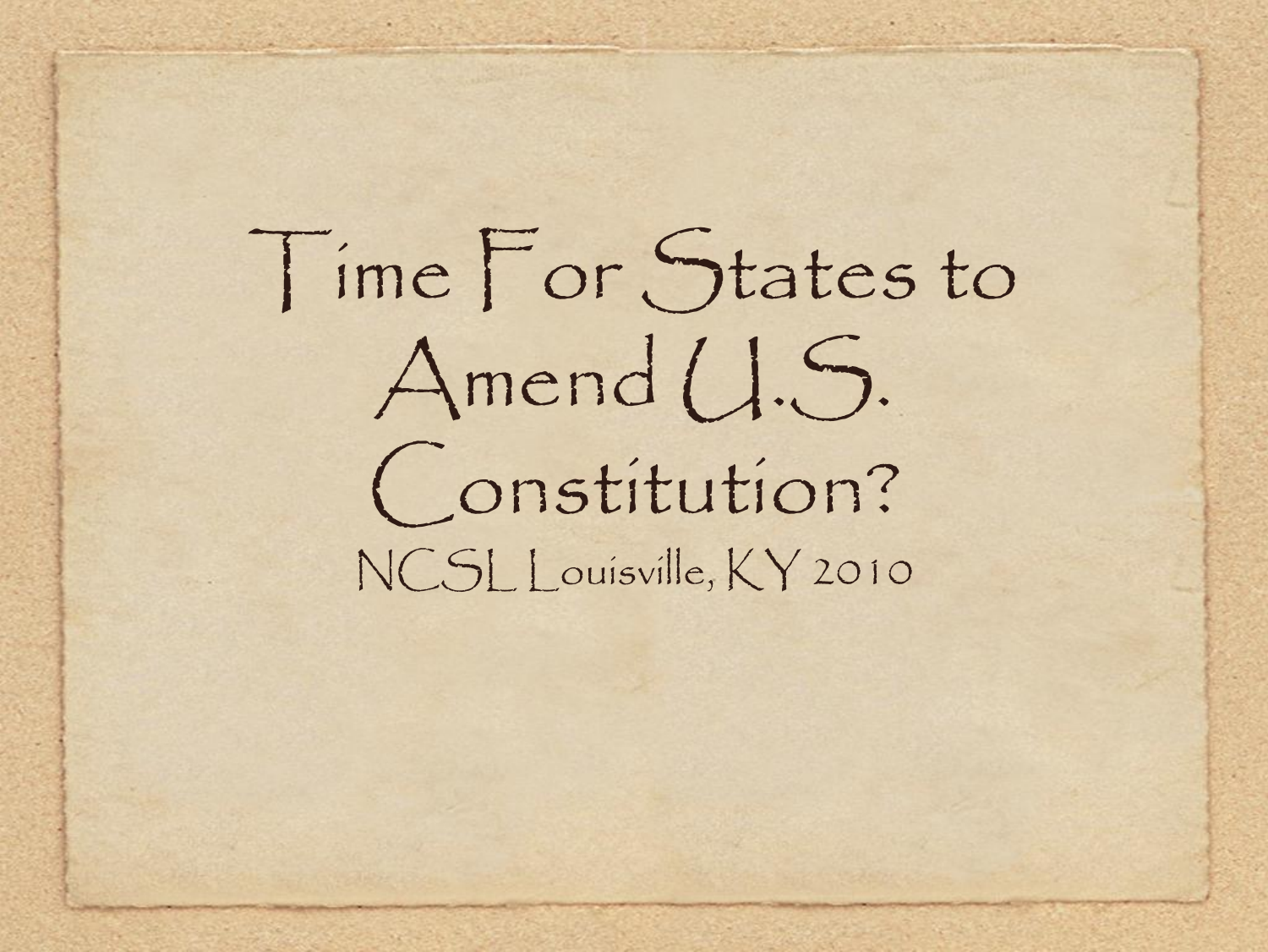What Amendments Have States Proposed Before?

- Balanced Budget etc. 199 Resolutions State Only Amendment Process - 32 Resolutions
- Prohibition on Unfunded Mandates 15 Resolutions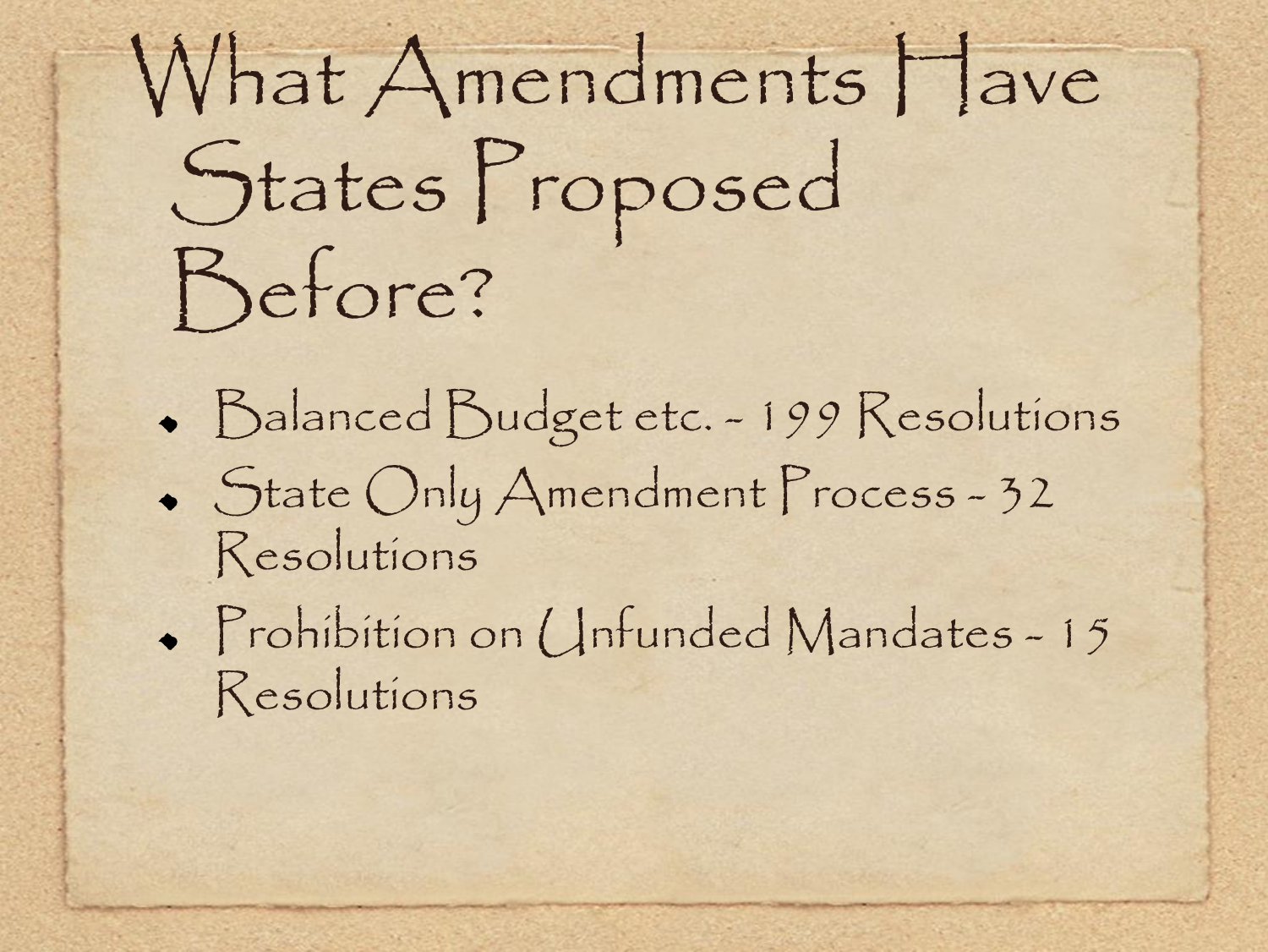# Why Should States Finish Balanced Budget Amendment Process?

- Average state share of U.S. obligations:
	- $\bullet$   $\bullet$  1 trillion deficit =  $\$20$  billion
	- $\cdot$   $\frac{13}{13}$  trillion debt =  $\frac{1260}{110}$
	- \$100 trillion unfunded liabilities = \$2 trillion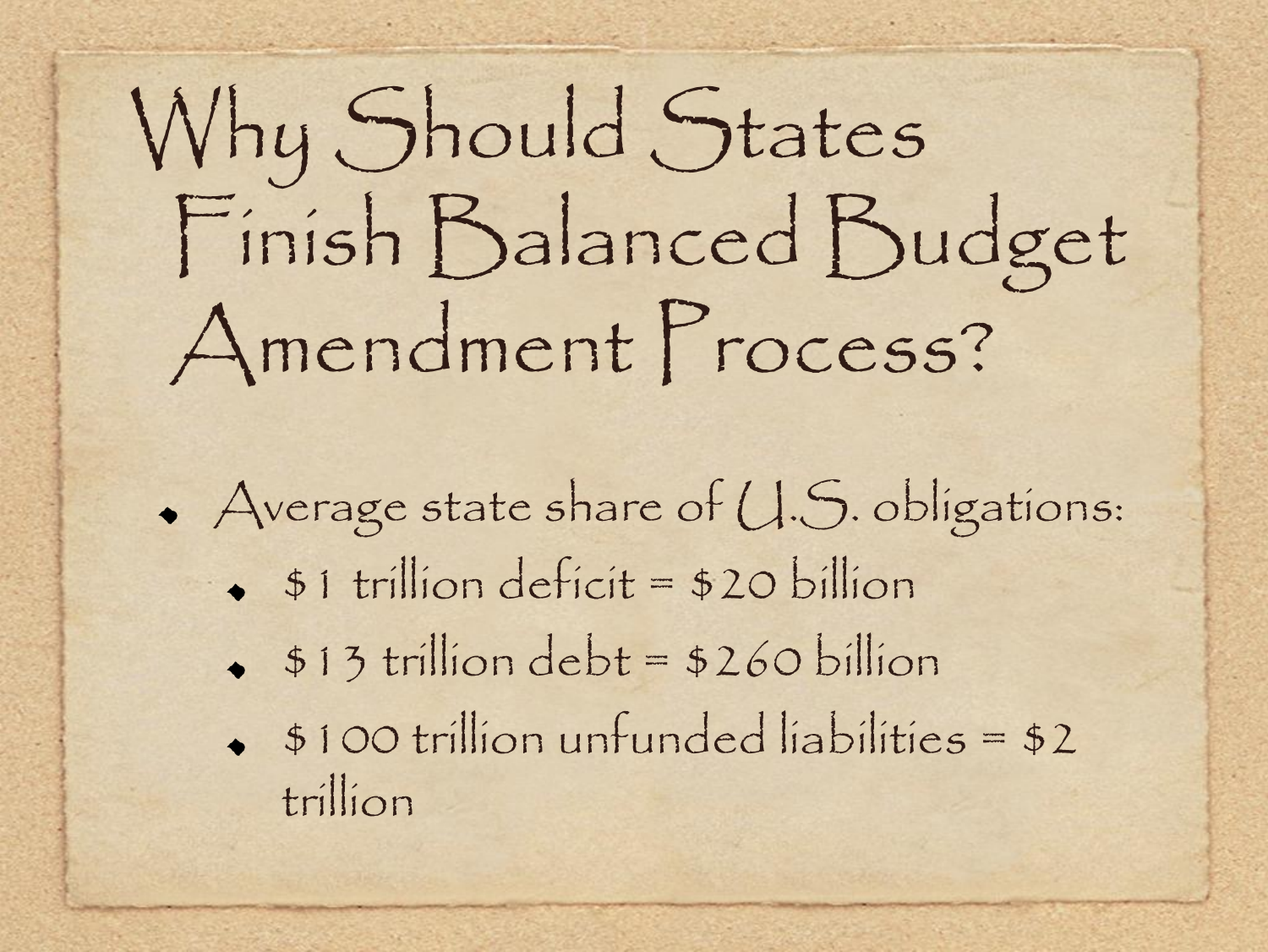#### Figure 1.

### Debt Held by the Public

#### (Percentage of gross domestic product)

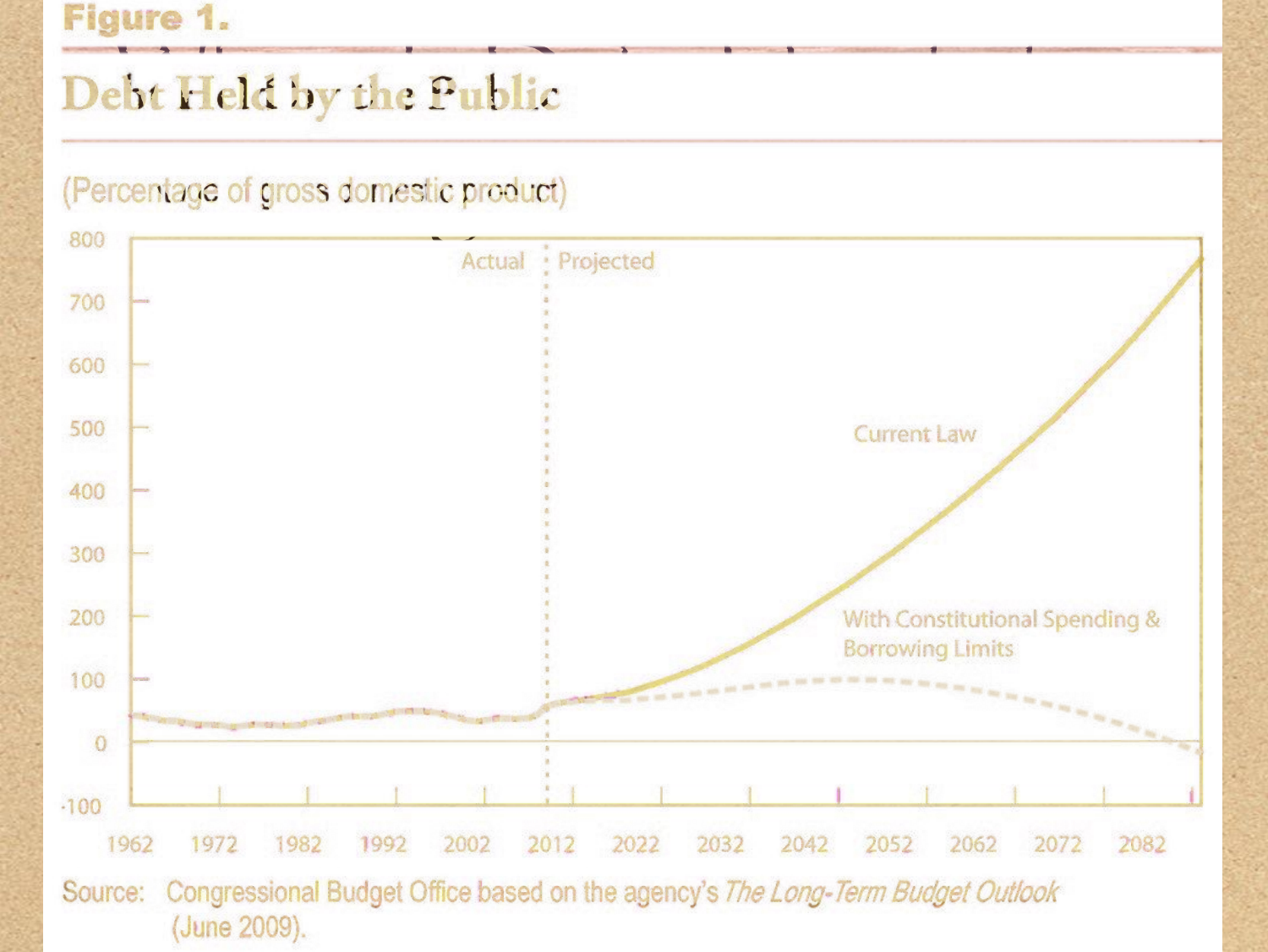#### Real Potential Gross National Product Per Person



Source: Congressional Budget Office based on the agency's The Long-Term Budget Outlook (June 2009).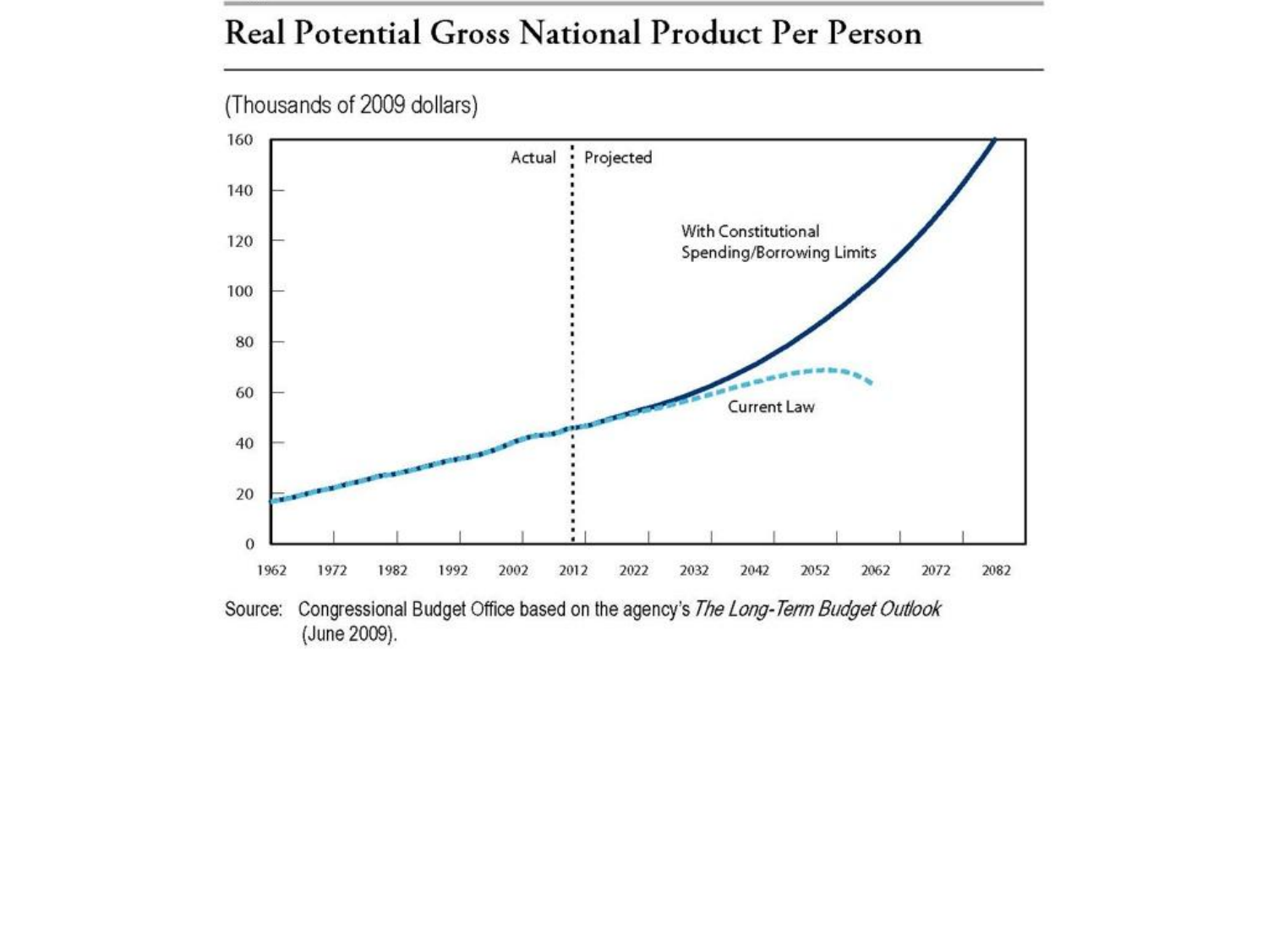### Why "State Only" Amendment Process?

- Restore States' Rights one amendment at a time
- Put DC on notice that the states can now impose a constitutional check on an over reaching federal government • Founders wanted states to be equal to DC in proposing amendments not 27-0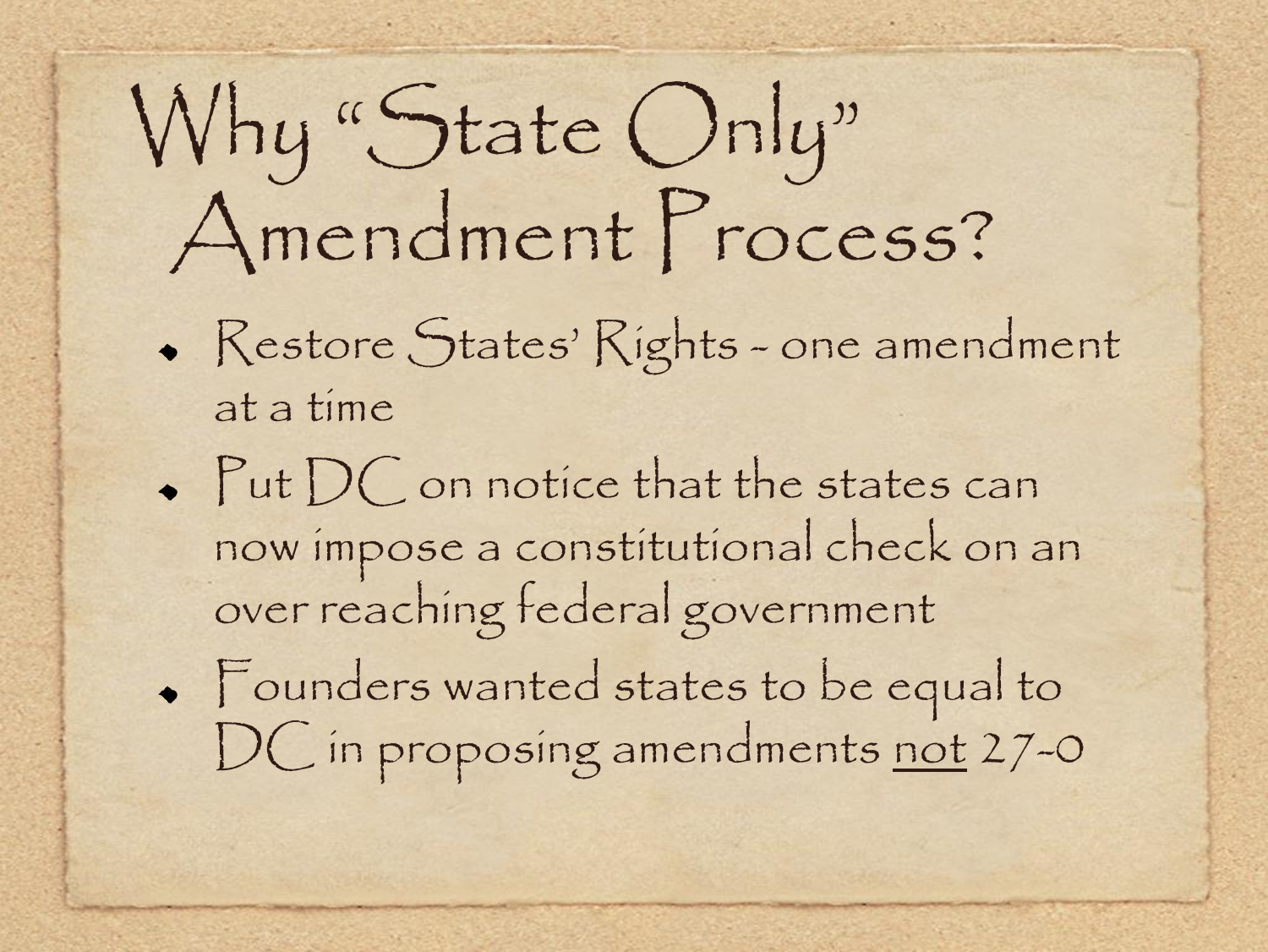### Should Constitution Stop Unfunded Mandates?

- Should state revenues be subject to federal appropriation?
- Didn't the tenth amendment make it clear the states were responsible for "powers not delegated to the  $(1.5$ ."?
- Shouldn't states be more like "laboratories" than puppets on grant strings?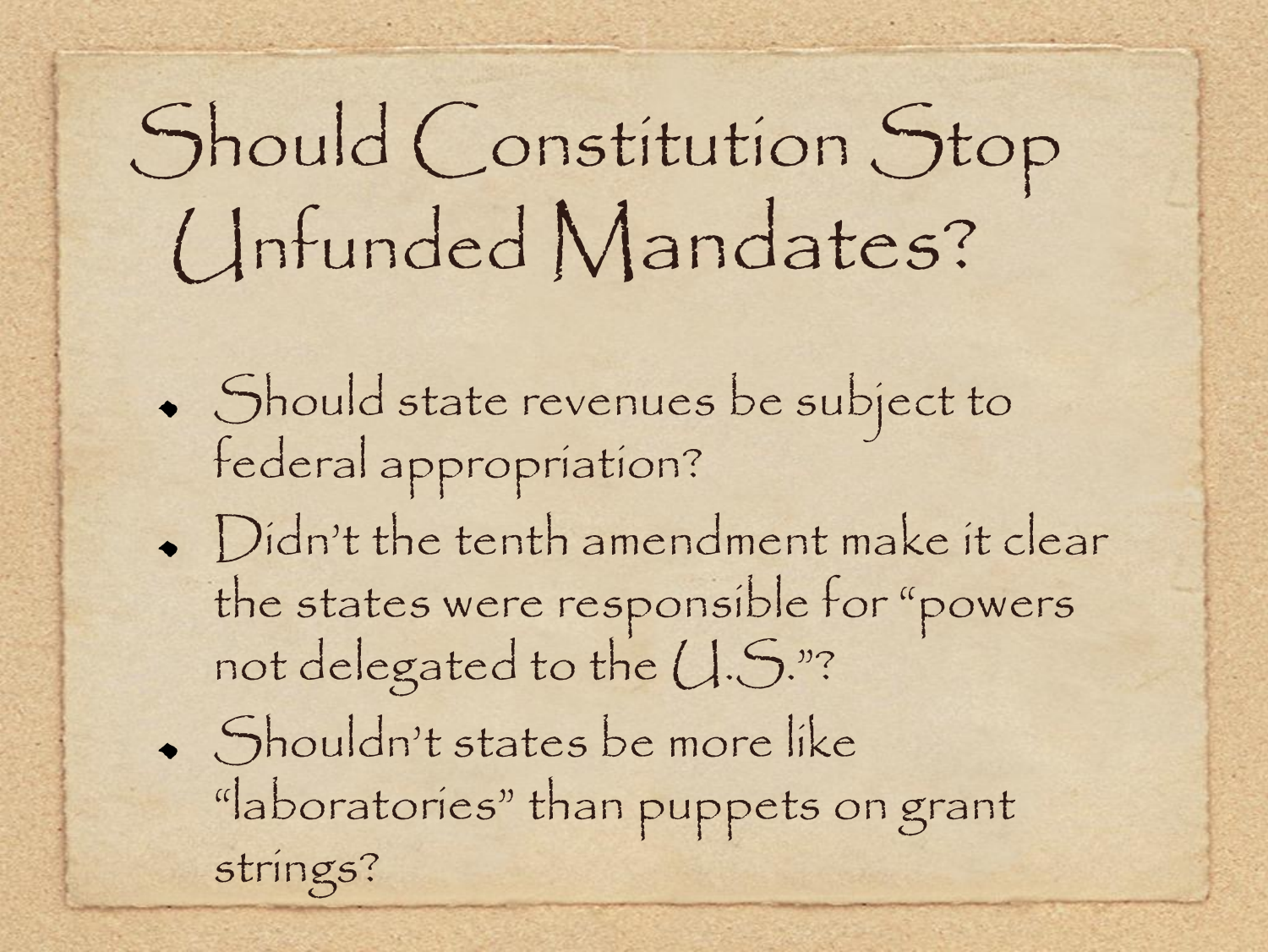### How to Get 34 States to Propose and 38 to Ratify a U.S. Amendment?

- Join other states weekly in Constitutional Road to Prosperity's virtual meeting about:
	- amendment(s) needed,
	- exact "subject" language to reach 34 firewalls against a "runaway" and strategy to finish the job.